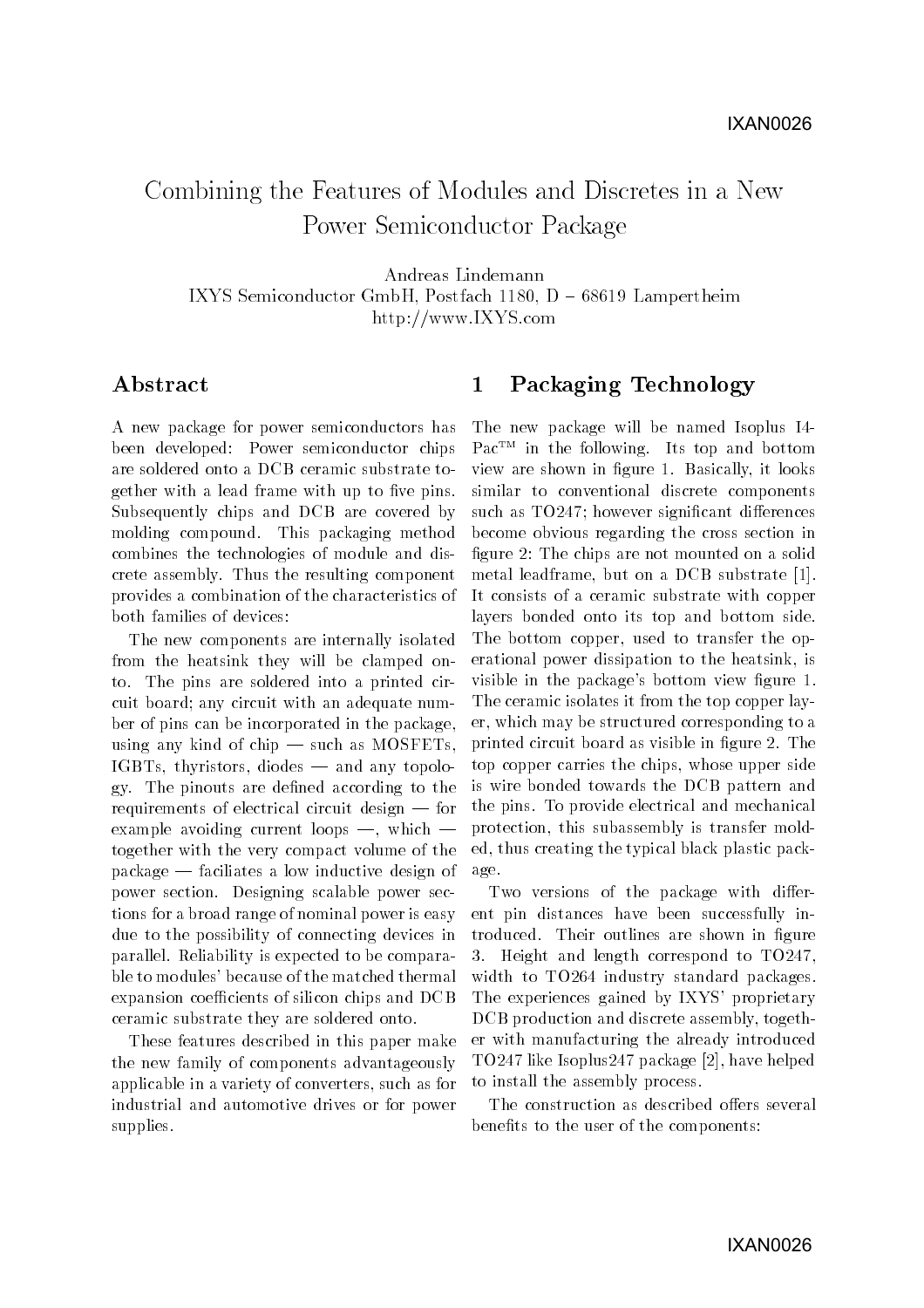



Figure 1: top and bottom view of five pin version



Figure 2: cross section of five pin version

Figure 3: dimensional drawing of three pin  $(left)$  and five pin  $(right)$  version

- A large variety of topologies with a all kinds of power semiconductor switches can be incorporated.
- The pinout can be dened in an electrically favourable way.
- The power circuit is internally isolated from the heatsink.
- A heatsink with an appropriate geometry permits to obtain a creepage distance between pins and ground of more than 6mm without additional measures.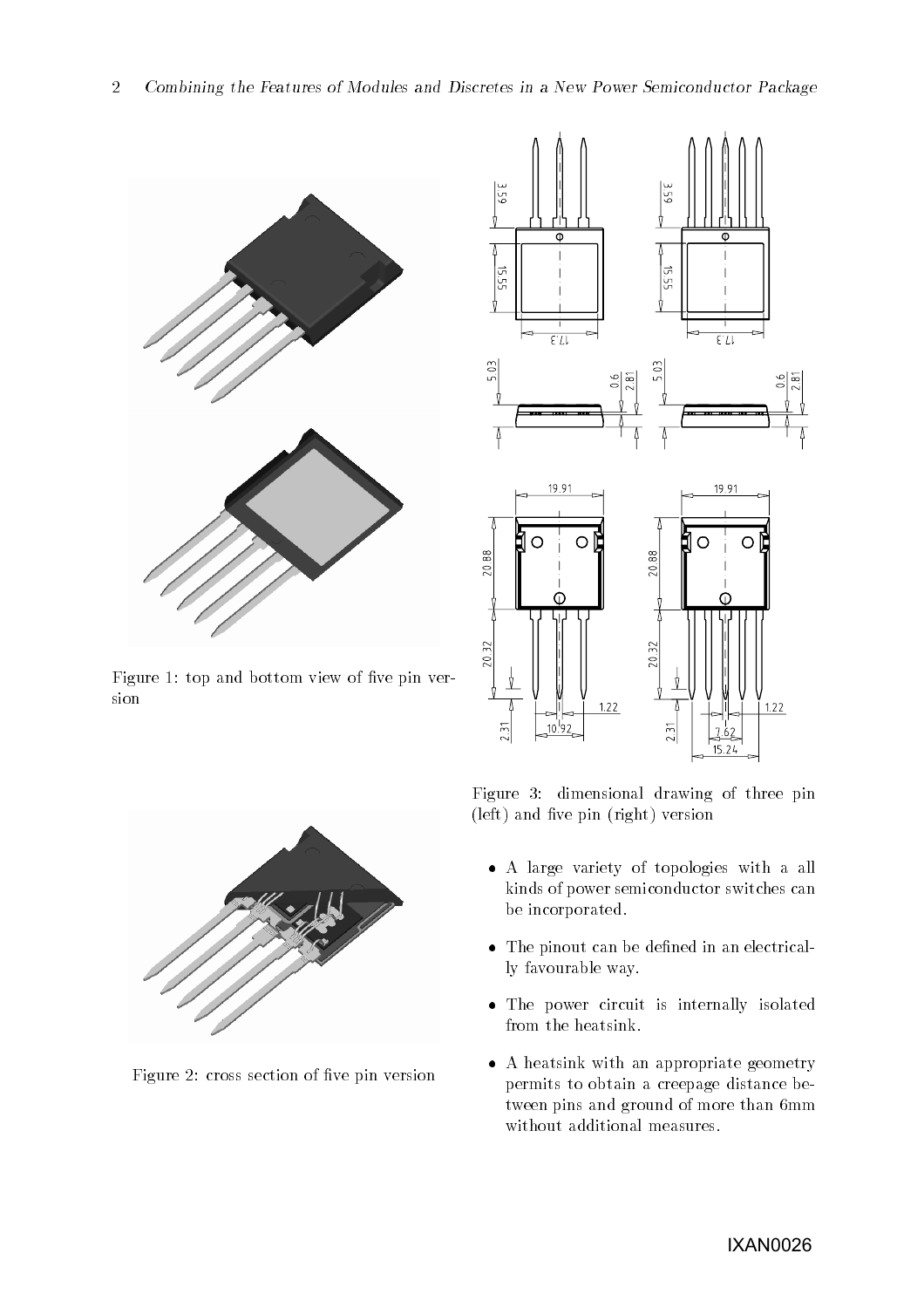- s pranamia mounting processes can be used: The pins are soldered into a printed circuit board. The package is simply directly clamped onto the heatsink with an industry standard spring [3], generally using some thermal compound to achieve a good heat transfer between the package and the sink. This mounting procedure allows considerable savings, because no external isolator is required.
- High reliability is achieved due to the corresponding thermal expansion coefficients of silicon chips and DCB substrate.

The following section 2 gives more details on several products with reference to the general features previously outlined. Section 3 shows their signicance in exemplary applications.

#### $\overline{2}$ 2 Topologies, Components

This section presents some components in Isoplus I4-PacTM package recently developed or currently under development. Of course there is a variety of further possibilities. Numbering of the pins as used in the following is shown in figure 4.



Figure 4: pinout of three pin  $(left)$  and five pin (right) version

#### $2.1$ Single Switches

Single switches can be manufactured using all types of power semiconductors and with three different kinds of pinouts:

- $\mathcal{L}$  the three pin package  $\mathcal{L}$  see ingered 4 (left) | will be used with the same pinout as TO247 or TO264 components, as a drop in replacement for the latters by isolated components with larger chips or smaller footprint respectively.
- A high voltage version will be realized based on the five pin package, omitting pins and thus enlarging the strike and creepage distances to the required length  $\sim$  see figures 4 (right) and 5. Please also note the position of the gate besides the source or emitter terminal, which is layout friendly and will increase noise immunity.
- A high current version will be realized with the five pin package, paralleling two pins each in the main current path  $-$  see figures 4 (right) and 6.



Figure 5: high voltage single switches with diode (left), MOSFET (center) or IGBT with diode (right)



Figure 6: high current single switches with diode (left), MOSFET (center) or IGBT with diode (right)

Table 1 gives basic ratings of exemplary single switch components in Isoplus  $I4$ -Pac<sup>TM</sup> package.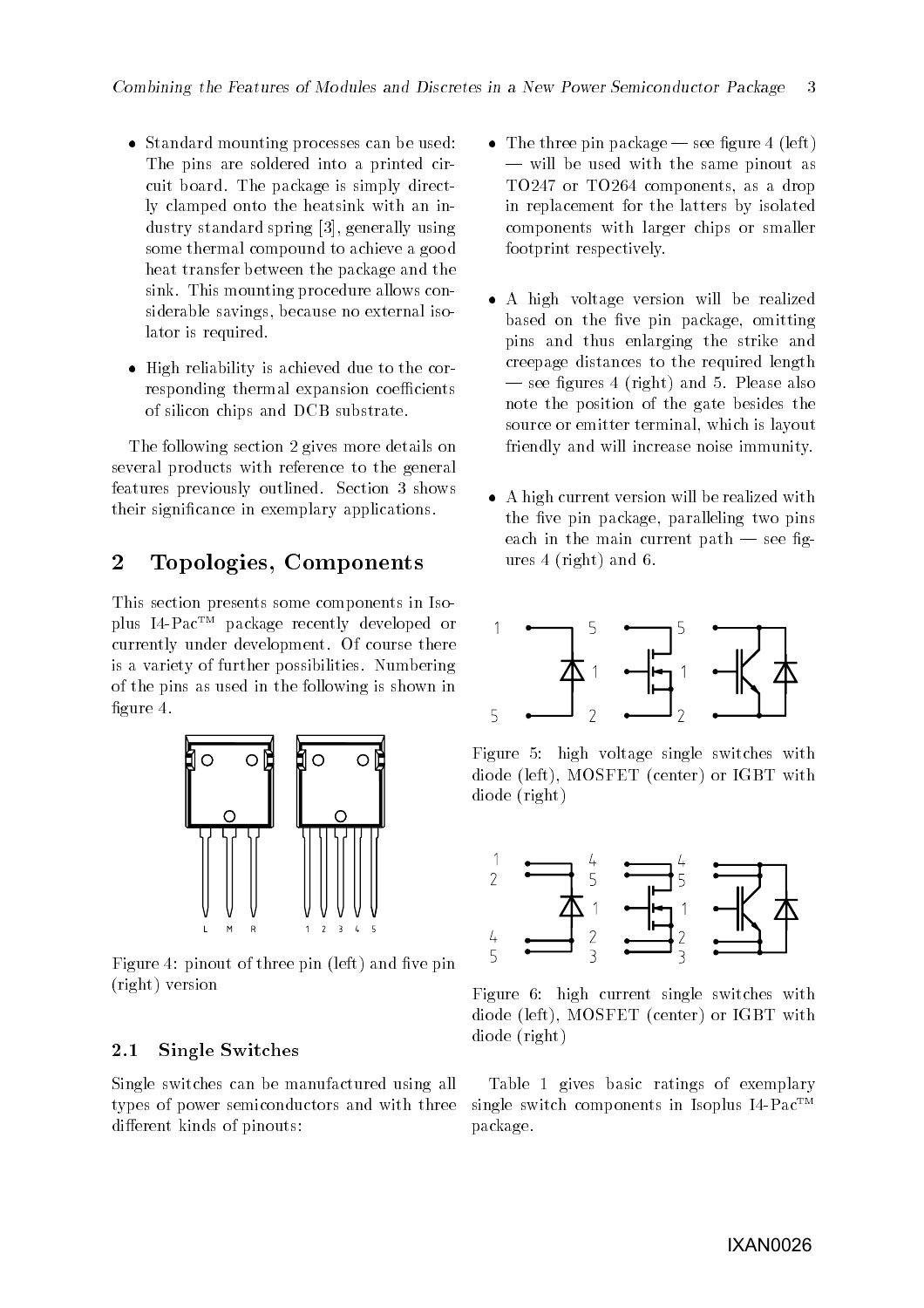| name                            | type     | voltage rating                  |                 | current rating pinout, see fig. 4                         |
|---------------------------------|----------|---------------------------------|-----------------|-----------------------------------------------------------|
| IXFF24N100                      | MOSFET   | $U_{DSS} = 1000 V$              | $I_{D90} = 17A$ | $G \rightarrow L$ , $D \rightarrow M$ , $S \rightarrow R$ |
| IXBF9N160                       | BIMOSFET | $U_{CES}=1600V$                 | $I_{C90} = 5A$  | see fig. $5$ (right)                                      |
| IXBF40N160                      | BIMOSFET | $U_{CES} = 1600V$               | $I_{C90} = 18A$ | see fig. $5$ (right)                                      |
| $IXDF30N120D1   IGBT + diode  $ |          | $ U_{CES}=1200V $ $I_{C90}=32A$ |                 | $G \rightarrow L, C \rightarrow M, E \rightarrow R$       |

Table 1: single switches in Isoplus I4-Pac<sup>TM</sup>

### 2.2 Phaselegs and Choppers

The five pin package can incorporate a complete phaseleg using MOSFETs, IGBTs with free wheeling diodes or thyristors respectively as shown in figure 7.



Figure 7: phaselegs with MOSFETs (left), IG-BTs with diodes (center) or thyristors (right)

Please note the features

- small current loop between productions (3) and an minus pin (2), thus low inductance
- neighbouring gate and source, emitter or cathode pins respectively (5 and 4, 1 and 2) for easy and noise immune drive

which enhance user friendlyness of these components above the market standards known from discrete components.

Of course, boost- and buck choppers can be generated based on the phaselegs, replacing one transistor by a diode. However, the possibilities even go further, because the structurability of the DCB as explained in section 1 permits to introduce a series connected and thus exceptionally fast free wheeling diode. As examples, this kind of boost and buck choppers with MOSFETs and IGBT are shown in figure 8.



Figure 8: buck chopper with MOSFET (left), boost chopper with MOSFET (center) and IG-BT (right), all with series connected free wheeling diodes

Please additionally note, that all bridge con  $figurations$   $-$  phaseleg, boost and buck choppers with the different types of chips  $-$  have the same pinout. This faciliates the designers' layout work and enhances the flexibility to use printed circuit board layouts several times for different purposes.

In table 2, again basic ratings of exemplary phaseleg and chopper components in Isoplus I4- Pac<sup>TM</sup> package are given.

### 2.3 Rectiers

Another obviously advantageous topology in the new Isoplus I4-PacTM package is a single or three phase rectifier as shown in figure 9 and rated in table 3. Again an application friendly pinout has been achieved with the AC pins being separated from the DC pins.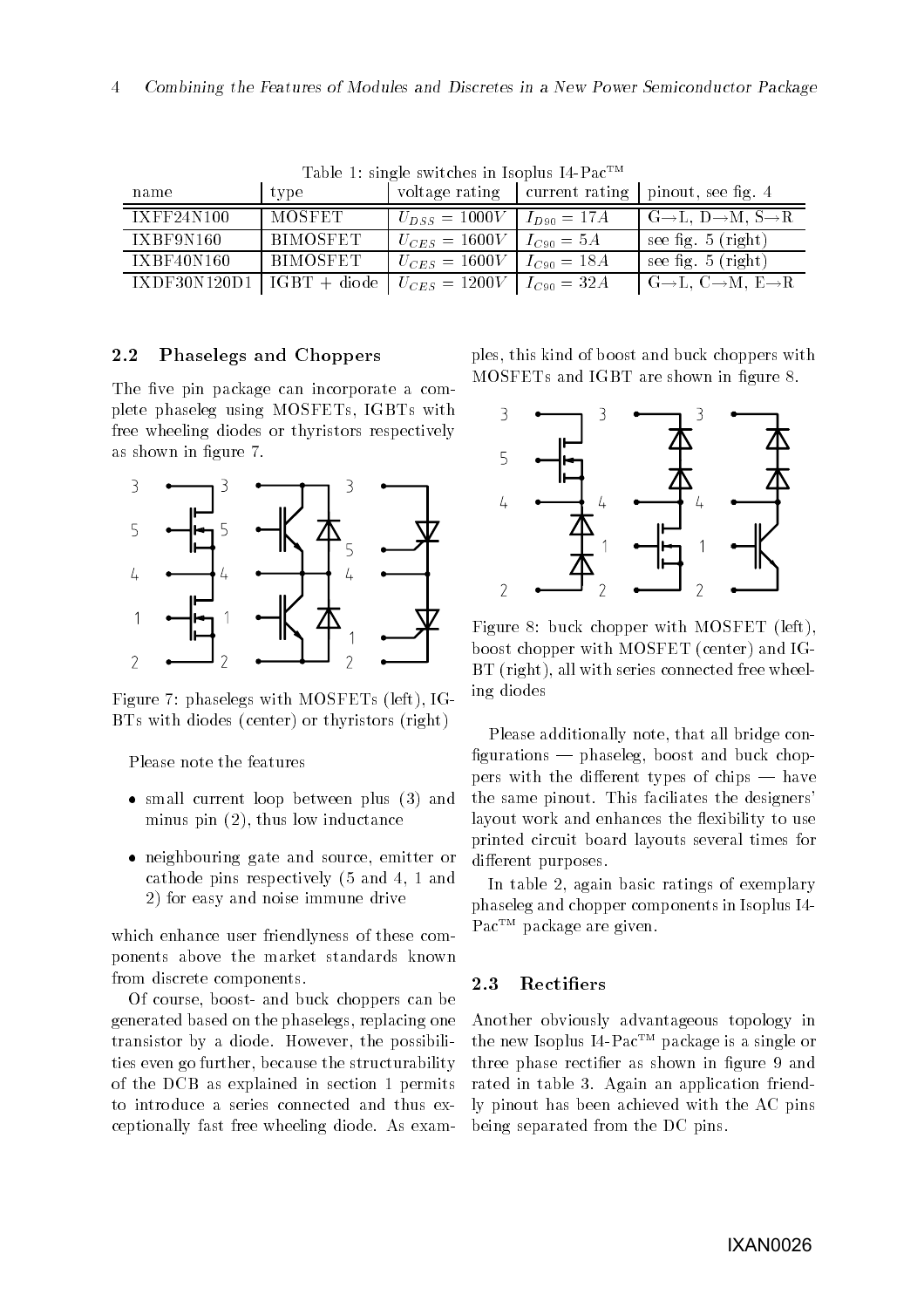| name                 | Table 2. phaselegs and enoppers in hospids 11 I ac-<br>type | voltage rating current rating |                    | pinout, see fig. 4   |
|----------------------|-------------------------------------------------------------|-------------------------------|--------------------|----------------------|
| <b>FMM75-01F</b>     | MOSFET phaseleg                                             | $U_{DSS} = 100V$              | $I_{D90} = 50A$    | see fig. $7$ (left)  |
|                      | $FDM21-05QC$   MOSFET buck                                  | $U_{DSS} = 500V$              | $I_{D90} = 15A$    | see fig. $8$ (left)  |
|                      | FMD21-05QC   MOSFET boost                                   | $U_{DSS} = 500V$              | $I_{D90} = 15A$    | see fig. 8 (center)  |
| FID35-06C            | IGBT boost                                                  | $U_{CES}=600V$                | $I_{C90} = 25A$    | see fig. $8$ (right) |
| $\text{FCC}21-08i$ o | thyristor phaseleg                                          | $U_{RRM} = 800V$              | $I_{TAVM90} = 21A$ | see fig. 7 (right)   |

Table 2: phaselegs and choppers in Isoplus  $I4-PaC^{TM}$ 

Table 3: rectifiers in Isoplus I4-Pac<sup>TM</sup>

| name | type |                                                                                      | voltage rating current rating pinout, see fig. 4                                   |
|------|------|--------------------------------------------------------------------------------------|------------------------------------------------------------------------------------|
|      |      | FBO16-08N   single phase   $U_{RRM} = 800V$   $I_{FAVM90} = 16A$   see fig. 9 (left) |                                                                                    |
|      |      |                                                                                      | FUO22-08N   three phase $  U_{RRM} = 800V   I_{FAVM90} = 22A  $ see fig. 9 (right) |



Figure 9: single (left) and three phase rectifier (right)

## 3 Applications

Some typical applications of Isoplus I4-Pac<sup>TM</sup> components with topologies and using components as desribed in section 2 are discussed in the following:

### 3.1 Industrial and Automotive Electrical Drives

Self commutated converters for AC drives use phaseleg configurations as shown in figure 7 (left and center). This means, that a very compact power section for an AC drive can be built, using three phaseleg Isoplus I4-Pac<sup>TM</sup> components as listed in table 2. The power range can easily be enlarged by parallelling several components without the penalty to thus increase the low stray inductances between printed circuit board and chips, which is avoided by the phaseleg topology.

Switched reluctance drives require several boost and buck components according to figure 8 and table 2, DC drives one boost or buck chopper or a thyristor bridge according to figure 7 (right) and table 2. Proceeding and features using Isoplus  $I4$ -Pac<sup>TM</sup> components will be the same as described for AC drives.

In industrial drives, the inverter bridge may be complemented by a brake chopper  $-\text{again}$ see figure 8 and table  $2 -$  and a single or three phase rectifier  $-$  see figure 9 and table 3. The advantages of this kind of converter {  $brake - inverter power stage using Isoplus I4-$ Pac<sup>TM</sup> components compared to standard dis $c$ rete solutions are obvious  $-$  such as lower design and mounting expense, better operational behaviour and increased reliability.

Components like FMM75-01F are aiming at a different kind of electrical drives, mainly in vehicle applications: The Isoplus  $I4$ -Pac<sup>TM</sup> components may contribute to optimize automotive auxiliary drives with adaptable nominal power particularly for the new 42V supply and drives in battery supplied vehicles.